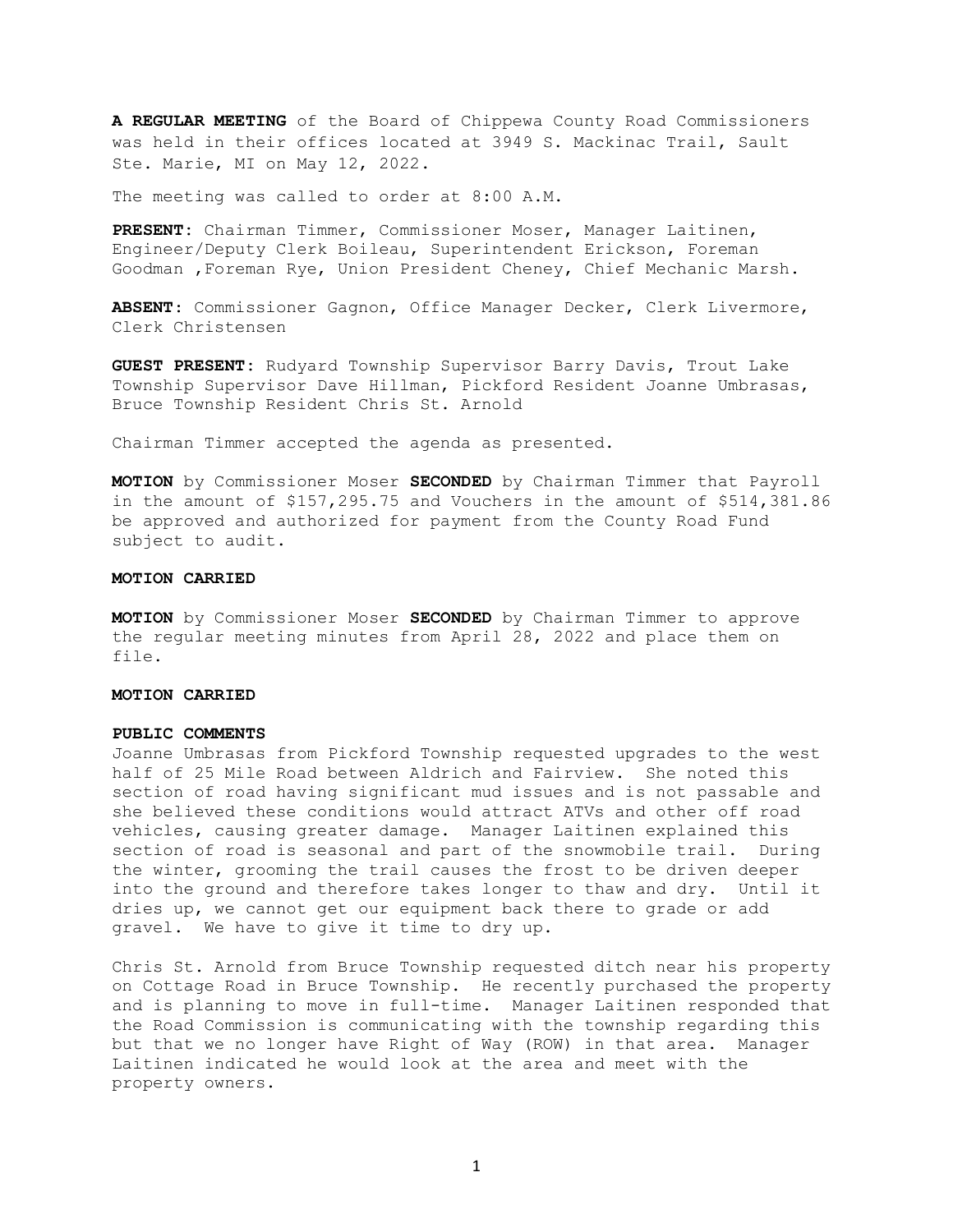### **STAFF REPORTS**

Office Manager Decker

• No report – attending Finance and Human Resources conference in Frankenmuth.

Superintendent Erickson

- Brining Bruce Township.
- Lots of beaver problems.
- Stockpiling material on Sugar Island.
- Bridge and guardrail maintenance.

Foreman Goodman

- Same as Sault.
- Touching up seasonal roads.
- Street sweeping in Rudyard.
- Brushhog running in Brimley.
- Beaver traps on Lakeshore keep getting stolen.

Foreman Rye

- Brush-hogging.
- Cleaning up shoulders.

#### Engineer Boileau

- Projects are starting
	- o Industrial Park Drive May 16th
	- o Gogomain Bridges June 6th with a full closure June 9.
	- o Hulbert Roads May 19th
- Requested approval for bridge testing services

**MOTION** by Commissioner Moser **SECONDED** by Chairman Timmer to approve contracting bridge testing services with CEI Soils and Structures in the amount of \$48K.

## **MOTION CARRIED**

Clerk Christensen

• No report – attending Finance and Human Resources conference in Frankenmuth.

Union President Cheney

• Nothing new to report.

Payroll/H.R./Board Clerk Livermore – reported by Engineer Boileau

- Attended Straits Area Council.
	- o Commissioners hand book should be delivered by month end with a training webinar planned or June for new members.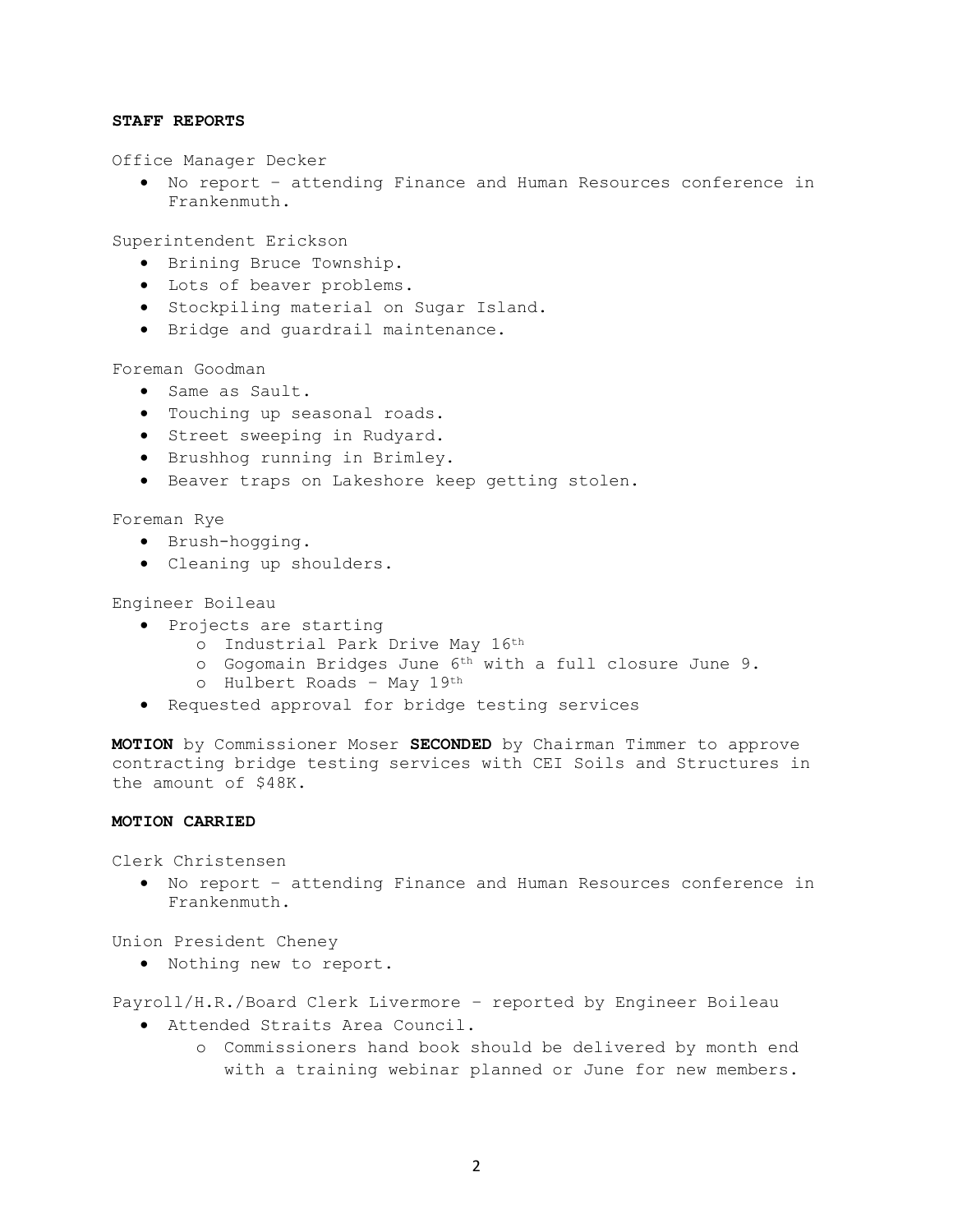- o CRASIF will be doing a dividend distribution of \$2.5M with \$1.2M refunded to members.
- o Denise Donohue announced the education committee is bringing a policy workshop in October.
- o Pat at Chalevoix County Road Commission will be requesting supporting movement on a bill introduced to remove royalties on gravel from state owned land.
- o MCRCSIP Wendy Hardt will be working to re-vamp the EPL Book and add a check list for FOIA responses.
- Working on UP Road Builders registrations and reservations. The event is at the Kewadin Casino on June 15th and June 16th with a slot tournament and auction for the scholarship fund.

Chief Mechanic Marsh

• Still struggling with parts – shipping and availability.

## **MANAGER'S REPORT**

- Shipwreck FLAP increases. Discussion with MDOT, EFL, and USFNS. Bids will open July 8. EFL may be ablet o add additional funds to FY2022. Discussed possibility of DIB loan allowing Shipwreck Society time to pay CCRC back.
- UP Road builders Agenda complete:
	- o Geotech importance of soil borings
	- o USACE Locks project
	- o Insurance Pools new cases & current trends
	- o Enbridge Line 5
- Mowing contract signed by MDOT, still waiting on contractor signature.
- Culvert bids poly coated metal was lower cost this year. Order has been placed.
- The Future City Award for second place state wide was presented to Bahweting School on May 6. In attendance was the manager and engineer for City of Sault Ste. Marie, Sault Ste. Marie Mayor, Tribal Representatives, as well as news and media. Manager Laitinen invited the team to a commission meeting.
- Federal Aid buyout begins in June 2022 on a first come first serve basis. We are seeking buyout for the 2023 project.
- TMobile has requested to build a tower on the Eckerman Garage site. We may be interested in this. Chairman Timmer recommended Chris Olson and Richard Brawley as good sources of information for negotiations.
- Today is Dan Jere's last day with the Road Commission. He is leaving to work on his own farm. Manager Laitinen and Surveyor Wiggins will cover permits.

# **NEW BUSINESS**

A.) No New business.